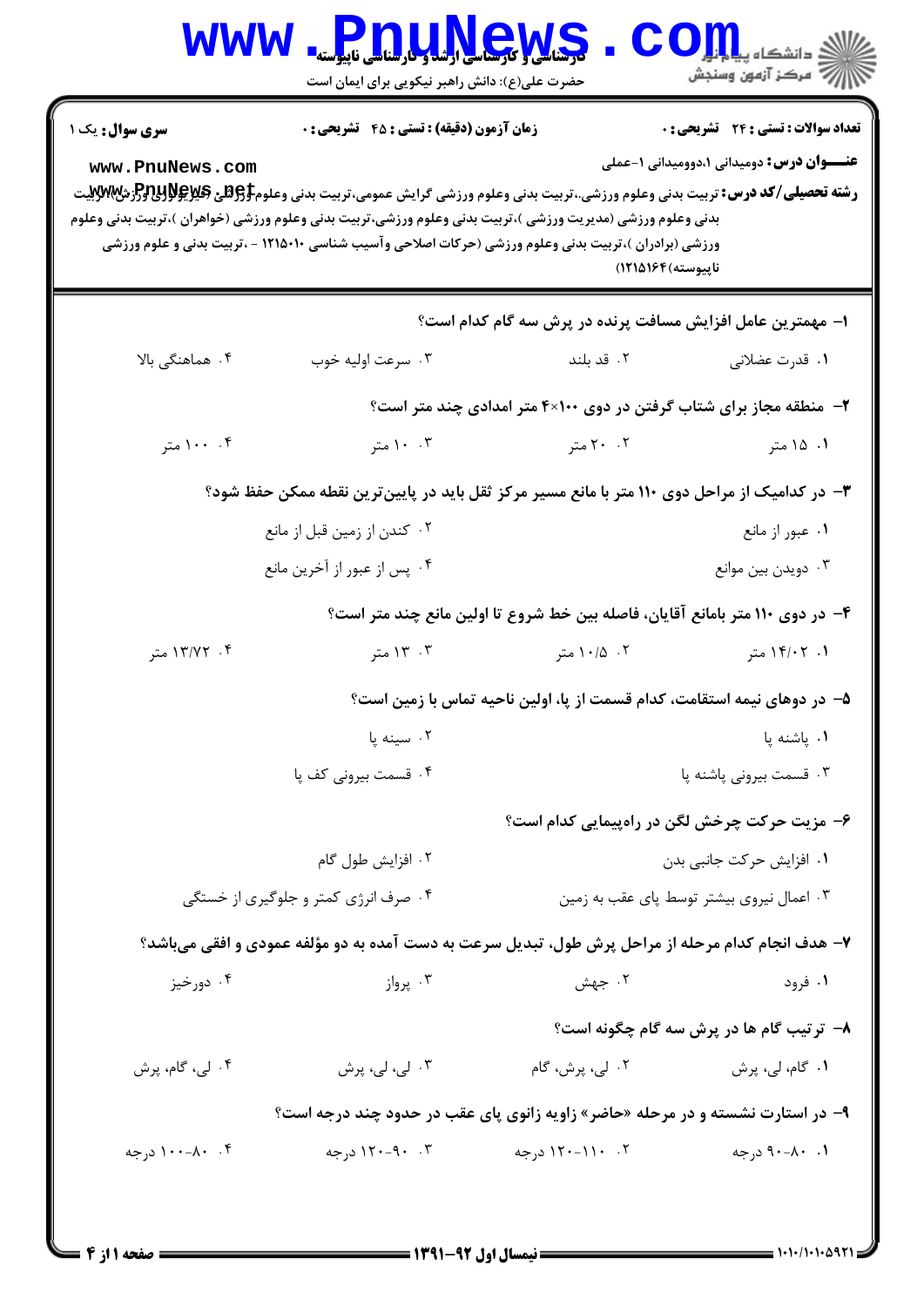| <b>WWW</b>                                                                            | <b>PDULLEWS</b><br>حضرت علی(ع): دانش راهبر نیکویی برای ایمان است                                                                                                                                                                                                                                                                                                                             |                                                                                                                                                                             | أأأ مركز آزمون وسنجش                                                                             |  |  |
|---------------------------------------------------------------------------------------|----------------------------------------------------------------------------------------------------------------------------------------------------------------------------------------------------------------------------------------------------------------------------------------------------------------------------------------------------------------------------------------------|-----------------------------------------------------------------------------------------------------------------------------------------------------------------------------|--------------------------------------------------------------------------------------------------|--|--|
| <b>سری سوال : ۱ یک</b><br>www.PnuNews.com                                             | زمان آزمون (دقیقه) : تستی : ۴۵ آتشریحی : 0<br><b>رشته تحصیلی/کد درس:</b> تربیت بدنی وعلوم ورزشی.،تربیت بدنی وعلوم ورزشی گرایش عمومی،تربیت بدنی وعلوم\$BRU و PRHH و PHH<br>بدنی وعلوم ورزشی (مدیریت ورزشی )،تربیت بدنی وعلوم ورزشی،تربیت بدنی وعلوم ورزشی (خواهران )،تربیت بدنی وعلوم<br>ورزشی (برادران )،تربیت بدنی وعلوم ورزشی (حرکات اصلاحی وآسیب شناسی ۱۲۱۵۰۱۰ - ،تربیت بدنی و علوم ورزشی | (ناپیوسته) ۱۲۱۵۱۶۴                                                                                                                                                          | <b>تعداد سوالات : تستی : 24 ۔ تشریحی : 0</b><br><b>عنـــوان درس:</b> دومیدانی ۱،دوومیدانی ۱-عملی |  |  |
|                                                                                       | ۱۰- مسافت طی شده در کدام یک از مراحل پرش سه گام نسبت به بقیه مراحل کمتر است؟                                                                                                                                                                                                                                                                                                                 |                                                                                                                                                                             |                                                                                                  |  |  |
| ۰۴ لی                                                                                 | ۰۳ پرش                                                                                                                                                                                                                                                                                                                                                                                       | ۲. لی لی                                                                                                                                                                    | ۰۱ گام                                                                                           |  |  |
|                                                                                       |                                                                                                                                                                                                                                                                                                                                                                                              | 11- متداول ترين روش انجام پرش ارتفاع كدام است؟                                                                                                                              |                                                                                                  |  |  |
| ۰۴ غلت شکم                                                                            | ۰۳ استرادل                                                                                                                                                                                                                                                                                                                                                                                   | ۱. فاسبوری مسیس در تصبیحی است.                                                                                                                                              |                                                                                                  |  |  |
| ۱۲- اتخاذ وضعیت پل زدن در کدامیک از مراحل پرش ارتفاع به روش فاسبوری ضرورت پیدا میکند؟ |                                                                                                                                                                                                                                                                                                                                                                                              |                                                                                                                                                                             |                                                                                                  |  |  |
| ۰۴ فرود                                                                               | برواز $\cdot$ ۳ .                                                                                                                                                                                                                                                                                                                                                                            | ۰۲ دورخيز                                                                                                                                                                   | ۰۱ تیک آف                                                                                        |  |  |
|                                                                                       | ۱۳– در پرش با نیزه، به منظور دستیابی به حداکثر خمیدگی در نیزه و قرار گرفتن ورزشکار در وضعیت مناسب برای افزایش                                                                                                                                                                                                                                                                                | ۰۱ باز کردن لگن و پاها از نزدیک نیزه به سمت انتهای آن<br>۰۲ پایین آوردن تدریجی و آرام نیزه و کاشتن آن در جعبه پرش<br>۰۳ راندن سریع پای راهنما به جلو و بالا در مرحله تیک آف | ارتفاع پرش، مناسبترین راه کدام است؟                                                              |  |  |
|                                                                                       |                                                                                                                                                                                                                                                                                                                                                                                              | ۰۴ خم کردن پاها و کشیدن آنها به طرف سینه در مرحله جمع شدن به عقب                                                                                                            |                                                                                                  |  |  |
|                                                                                       |                                                                                                                                                                                                                                                                                                                                                                                              | ۱۴- در کدامیک از مراحل پرتاب نیزه، عمل کشیدن نیزه به عقب آغاز می شود؟                                                                                                       |                                                                                                  |  |  |
| ۰۴ گام قیچی                                                                           | ۰۳ پنج گام                                                                                                                                                                                                                                                                                                                                                                                   | ۰۲ گام پرتاب                                                                                                                                                                | ۰۱ دورخیز                                                                                        |  |  |
|                                                                                       |                                                                                                                                                                                                                                                                                                                                                                                              | ۱۵– در پرتاب وزنه، نحوه صحیح گرفتن وزنه در دست چگونه است؟                                                                                                                   |                                                                                                  |  |  |
|                                                                                       |                                                                                                                                                                                                                                                                                                                                                                                              |                                                                                                                                                                             | ٠١ وزنه، روى كف دست قرار دارد                                                                    |  |  |
|                                                                                       |                                                                                                                                                                                                                                                                                                                                                                                              | ٠٢ وزنه، روى آخرين بند انگشتان دست قرار دارد                                                                                                                                |                                                                                                  |  |  |
|                                                                                       |                                                                                                                                                                                                                                                                                                                                                                                              |                                                                                                                                                                             | ٠٣ وزنه، در جلوى گردن زير آرواره قرار دارد                                                       |  |  |
|                                                                                       |                                                                                                                                                                                                                                                                                                                                                                                              | ۰۴ وزنه، روی نوک انگشتان دست در وضعیت چسبیده قرار دارد                                                                                                                      |                                                                                                  |  |  |
|                                                                                       | ۱۶- کدامیک از گزینههای ذیل وضعیت صحیح مرحله «آمادگی» برای پرتاب دیسک را نشان میدهد؟                                                                                                                                                                                                                                                                                                          |                                                                                                                                                                             |                                                                                                  |  |  |
|                                                                                       | ۰۲ تاب دادن دیسک به طرف جلو و بالا است                                                                                                                                                                                                                                                                                                                                                       | ۰۱ پاها دو برابر عرض شانهها باز و از زانوها خم هستند                                                                                                                        |                                                                                                  |  |  |
|                                                                                       | ۰۴ در هنگام تاب دادن دیسک، لگن ثابت است                                                                                                                                                                                                                                                                                                                                                      |                                                                                                                                                                             | ۰۳ وزن بدن روی پنجههای پا قرار دارد                                                              |  |  |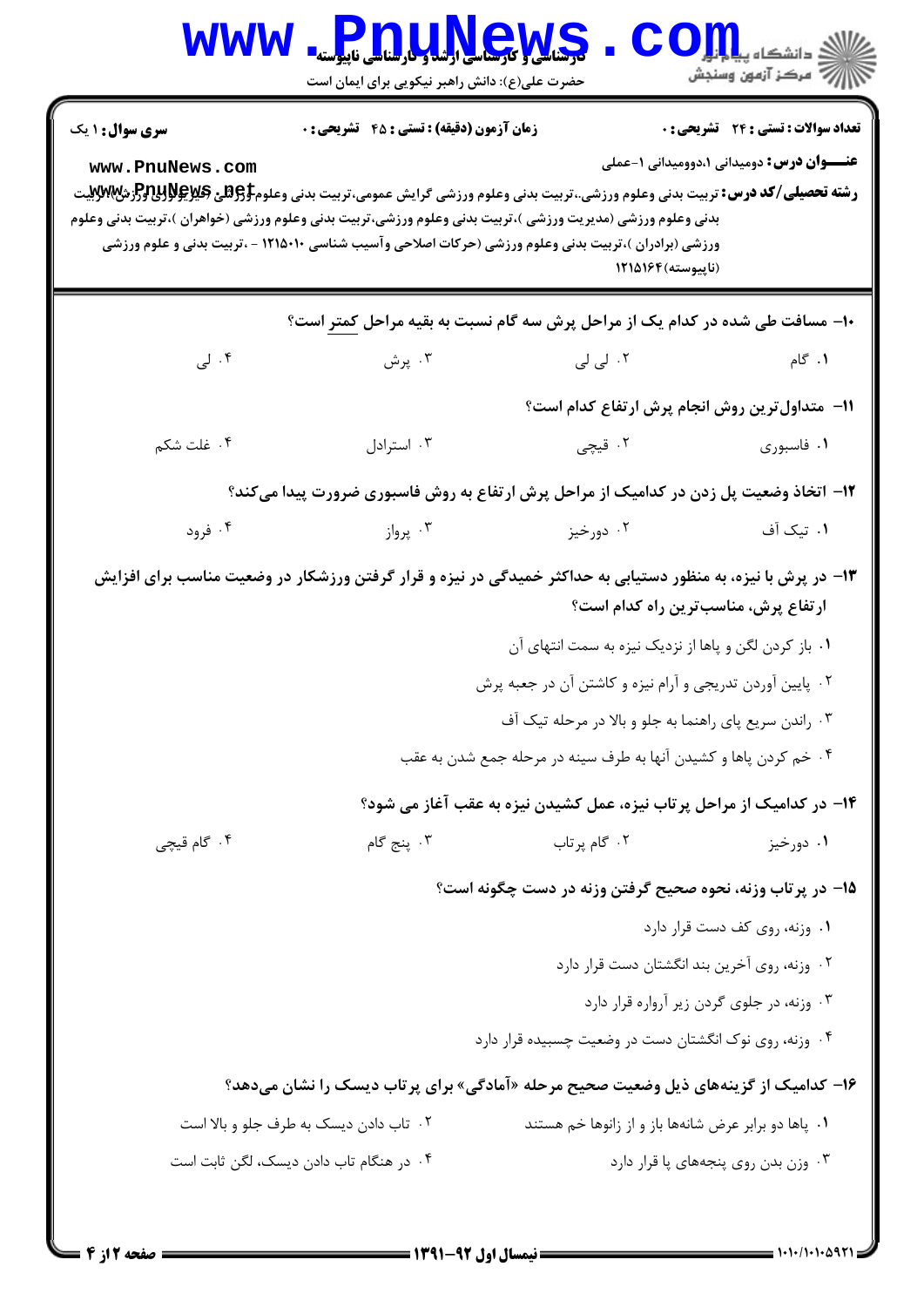|                                                                                | WWW Pnulley<br>حضرت علی(ع): دانش راهبر نیکویی برای ایمان است                                                                                                                                                                                                                                                                                                       |                                     | C Oill الشكاه ي <b>بابال</b><br>أأآت مركز آزمون وسنجش                        |  |  |
|--------------------------------------------------------------------------------|--------------------------------------------------------------------------------------------------------------------------------------------------------------------------------------------------------------------------------------------------------------------------------------------------------------------------------------------------------------------|-------------------------------------|------------------------------------------------------------------------------|--|--|
| <b>سری سوال :</b> ۱ یک                                                         | <b>زمان آزمون (دقیقه) : تستی : 45 گشریحی : 0</b>                                                                                                                                                                                                                                                                                                                   |                                     | <b>تعداد سوالات : تستی : 24 گشریحی : 0</b>                                   |  |  |
| www.PnuNews.com                                                                | <b>رشته تحصیلی/کد درس:</b> تربیت بدنی وعلوم ورزشی.،تربیت بدنی وعلوم ورزشی گرایش عمومی،تربیت بدنی وعلوم <del>[95% &amp; Pruy وPr</del> yyyبیت<br>بدنی وعلوم ورزشی (مدیریت ورزشی )،تربیت بدنی وعلوم ورزشی،تربیت بدنی وعلوم ورزشی (خواهران )،تربیت بدنی وعلوم<br>ورزشی (برادران )،تربیت بدنی وعلوم ورزشی (حرکات اصلاحی وآسیب شناسی ۱۲۱۵۰۱۰ - ،تربیت بدنی و علوم ورزشی |                                     | <b>عنـــوان درس:</b> دومیدانی ۱،دوومیدانی ۱-عملی<br>(ناپیوسته) ۱۲۱۵۱۶۴       |  |  |
|                                                                                |                                                                                                                                                                                                                                                                                                                                                                    |                                     | ۱۷- در پرتاب چکش، چه موقع پرتابگر عمل چرخش خود را آغاز می کند؟               |  |  |
| <b>۱.</b> هنگامی که چکش بعد از تاب دوم به بالاترین نقطه مدار حرکتی خود برسد    |                                                                                                                                                                                                                                                                                                                                                                    |                                     |                                                                              |  |  |
| ۰۲ هنگامی که چکش بعد از تاب اول به بالاترین نقطه مدار حرکتی خود برسد           |                                                                                                                                                                                                                                                                                                                                                                    |                                     |                                                                              |  |  |
| ۰۳ هنگامی که چکش بعد از تاب اول به پایین ترین نقطه مدار حرکتی خود برسد         |                                                                                                                                                                                                                                                                                                                                                                    |                                     |                                                                              |  |  |
|                                                                                |                                                                                                                                                                                                                                                                                                                                                                    |                                     | ۰۴ هنگامی که چکش بعد از تاب دوم به پایین ترین نقطه مدار حرکتی خود برسد       |  |  |
|                                                                                |                                                                                                                                                                                                                                                                                                                                                                    |                                     | 1۸– وظیفه داوران فتوفینیش چیست؟                                              |  |  |
| ۰۲ تنظیم و نظارت بر دوندگان در هنگام استارت                                    |                                                                                                                                                                                                                                                                                                                                                                    | ۰۱ ثبت زمان شروع و پایان مسابقات دو |                                                                              |  |  |
|                                                                                | ۰۴ ثبت دورهای پیموده شده توسط دوندگان                                                                                                                                                                                                                                                                                                                              |                                     | ۰۳ رکوردگیری از دوندگان شرکت کننده                                           |  |  |
| ۱۹- نوبت پرتاب کنندگان در مرحله نهایی رشته های پرتابی بر چه اساس تعیین می شود؟ |                                                                                                                                                                                                                                                                                                                                                                    |                                     |                                                                              |  |  |
|                                                                                | ۰۱ به صورت تصادفی و بر اساس قرعه کشی                                                                                                                                                                                                                                                                                                                               |                                     |                                                                              |  |  |
|                                                                                | ٠٢ بالاترين ركورد مرحله قبل اولين پرتاب مرحله بعد را انجام مي دهد                                                                                                                                                                                                                                                                                                  |                                     |                                                                              |  |  |
| ٠٣ بر اساس نظر داوران مسابقات                                                  |                                                                                                                                                                                                                                                                                                                                                                    |                                     |                                                                              |  |  |
| ۰۴ پایینترین رکورد مرحله قبل اولین پرتاب مرحله بعد را انجام می دهد             |                                                                                                                                                                                                                                                                                                                                                                    |                                     |                                                                              |  |  |
|                                                                                |                                                                                                                                                                                                                                                                                                                                                                    |                                     | ۲۰- در پرتاب نیزه دورخیز بیشتر از چند متر، خطا محسوب می شود؟                 |  |  |
| ۰۴ متر                                                                         | ۰۳ ه.سر                                                                                                                                                                                                                                                                                                                                                            | ۰۲ ۲۶/۵ متر                         | ۰.۱ ۴۰ متر                                                                   |  |  |
|                                                                                |                                                                                                                                                                                                                                                                                                                                                                    |                                     | <b>۲۱</b> - کدامیک از موارد ذیل، جزء دوهای نیمه استقامت به حساب می آید؟      |  |  |
| ۵۰۰۰ . ۴                                                                       | ۰۳ . ۳۰۰۰ متر با مانع                                                                                                                                                                                                                                                                                                                                              | ۰۰ ۸۰۰ متر                          | ۰۱ ۴۰۰ متر با مانع                                                           |  |  |
|                                                                                |                                                                                                                                                                                                                                                                                                                                                                    |                                     | 22- قطاع پرتاب در پرتاب وزنه چند درجه است؟                                   |  |  |
| ۰۴ درجه                                                                        | ۰۳ درجه                                                                                                                                                                                                                                                                                                                                                            | ۰۲ ۴۵ درجه                          | ۰۱ ۶۵ درجه                                                                   |  |  |
|                                                                                |                                                                                                                                                                                                                                                                                                                                                                    |                                     | ۲۳- در مسابقات جهانی و المپیک، ماده پیادهروی زنان در چه مسافتی برگزار میشود؟ |  |  |
| ۰۰ ۱۰ کیلومتر                                                                  | ۲۰ ۲۰ کیلومتر                                                                                                                                                                                                                                                                                                                                                      | ۰۰ کیلومتر                          | ۰۱ ۲۰ کیلومتر                                                                |  |  |